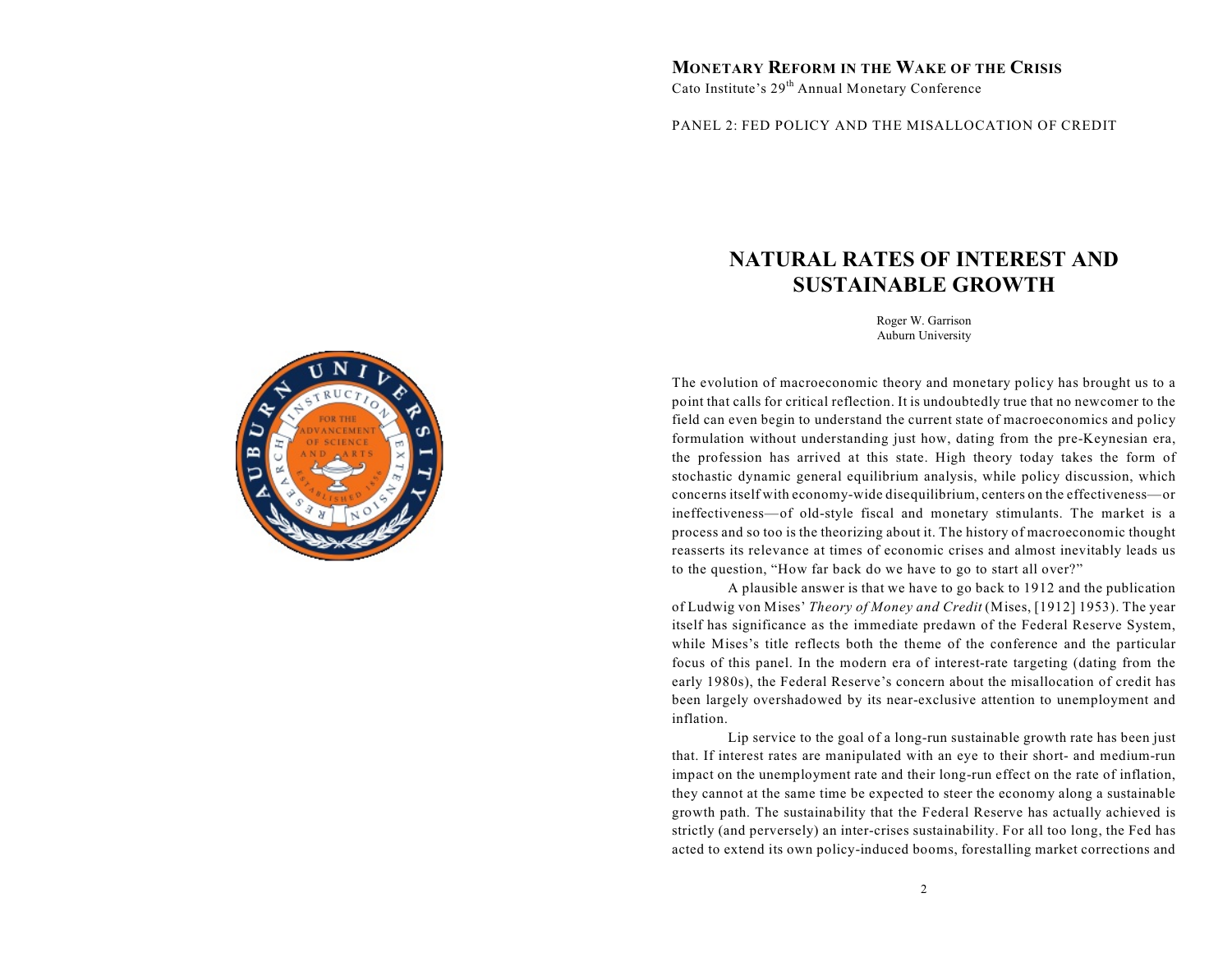hence making the eventual—and ultimately unavoidable—crisis more pronounced than it would otherwise have been. Maintaining a sustainable growth rate in the more worthy sense of avoiding those periodic crises would require the fullest recognition of interest rates in their fundamental role of allocating credit and hence allocating resources in ways that are consistent with people's willingness to save. If long-run macroeconomic stability is our goal, then due attention to the time element that characterizes both saving propensities and investment decisions is a strict prerequisite to assessing alternative policies and recommending reforms.

In an earlier paper (Garrison, 2009), I argued that the Federal Reserve's implicit observance of the Taylor Rule, by which policymakers split the difference in various proportions between reducing cyclical unemployment and constraining inflation to some target rate (e.g., 2 percent), was an ill-fated exercise in learningby-doing. The problem is that the "doing" occurred about every six weeks, when the Fed's policy committee met, but the "learning" occurred only about once every decade, when the economy found itself dealing with still another crisis.

The Fed's mid-game strategy of deviating from the Taylor Rule in the downward direction during 2003 and 2004 (setting a one percent target for the Fed funds rate), can be seen, at least in part, as an attempt to maintain sustainability in the short-run sense of forestalling an inevitable downturn. The perceived need for exceedingly low interest rates on the heels of the Federal Reserve's extended conformity with the Taylor-Rule suggests that the rule itself is not conducive to sustainability in the longer-run sense of avoiding those periodic crises.

#### **NATURAL RATES—OF UNEMPLOYMENT AND INTEREST**

Hardwired into our macroeconomic thinking, particularly about policy issues, is the notion of a natural rate of unemployment. Though initially introduced as the wage rate (or pattern of wage rates) "that would be ground out by the Walrasian system of general equilibrium equations" (Friedman, 1968, p. 7), the natural rate soon took on a more worldly meaning by its being associated broadly with real (as opposed to monetary) forces in the economy. In his 1976 Nobel lecture, Friedman (1977) included among these real forces (in addition to the fundamentals of tastes, resource availabilities, and technology) legislative considerations affecting employment opportunities. Minimum wage legislation, unemployment insurance, investment tax credits, and Social Security's minimum retirement age all have their separate effects but do not affect in a systematic way the cyclical pattern of macroeconomic magnitudes. The point, of course, is to identify, given any particular constellation of real forces, an ongoing, stable, i.e. cycle-free, rate of unemployment, which is then christened the natural rate. For some time now, macroeconomists have taken the natural rate to be in the neighborhood of 5-6%.

Though subject to change and not crisply definable, the natural rate is a benchmark for identifying super-natural or sub-natural unemployment rates, their deviation from the natural rate representing the unemployment rate's cyclical component. By contrast, structural unemployment, whatever its source, is seen as a separate category. Outside of the Austrian school, the structural component of unemployment, which is rooted in mismatches between workers' qualifications and employment opportunities, is not thought to be systematically related to the cyclical component.

The very term "natural rate of unemployment" was coined by Milton Friedman in recognition of its being the conceptual counterpart to Swedish economist Knut Wicksell's "natural rate of interest" (Friedman, 1977). By melding ideas from Chicago and from Stockholm, we see that a healthy economy is one in which, *inter alia*, the unemployment rate and the interest rate are both at their natural levels. In this happy circumstance, the economy's labor markets would be fully adjusted to the labor-leisure tradeoffs that characterize the working-age population, and its credit markets would be allocating labor and other resources in accordance with saving propensities. With both rates at their natural levels, there would be no call, at least on these counts, for any pro-active policy adjustments.

Thinking in terms of these twin natural-rate concepts reveals a fundamental tradeoff in Federal Reserve policymaking, a seemingly obvious tradeoff in the light of the Fed's operating procedure of interest-rate targeting. Given this procedure and consistent with the Taylor Rule in circumstances of low inflation, a super-natural unemployment rate (e.g., 9%) calls for monetary ease (i.e., for lowering interest rates); a sub-natural unemployment (e.g. 4%) rate calls for monetary restraint (i.e., for raising interest rates.)

But what if market interest rates were initially at their natural levels? In that case, dealing with a labor-market problem by targeting a different Fed funds rate would create a credit-market problem. In particular, bringing the overall rate of unemployment down to its natural level by lowering interest rates would drive a wedge between propensities to save and propensities to invest. Equally significant if not more so, differential interest-rate sensitivities in the investment world would result in a misallocation of credit—and hence in distortions of the patterns of wage rates and producer-good prices. Wage rates and prices unduly favored by policyinfected wages and prices would include durable capital (including housing), durable consumer goods, and time-consuming production processes. Attention to this "malinvestment" (reflecting differential interest-rate sensitivities), as distinct from the more conventionally conceived over- or under-investment, is unique to the Austrian theory as introduced by Ludwig von Mises (1912) and developed by Mises ([1940] 1966), F. A. Hayek ([1935], 1967 and [1939] 1975) and others. The recognition of the effect of differential interest-rate sensitivities on the allocation of capital and its labor complement imply that the structural component of unemployment is in play during the course of the business cycle.

Malinvestment in the Austrian theory is most straightforwardly associated with the expansion phase of the business cycle, during which unemployment is in the natural or sub-natural range. A credit-driven boom entails excessive investment and particularly in the interest-rate sensitive sectors of the economy. It is this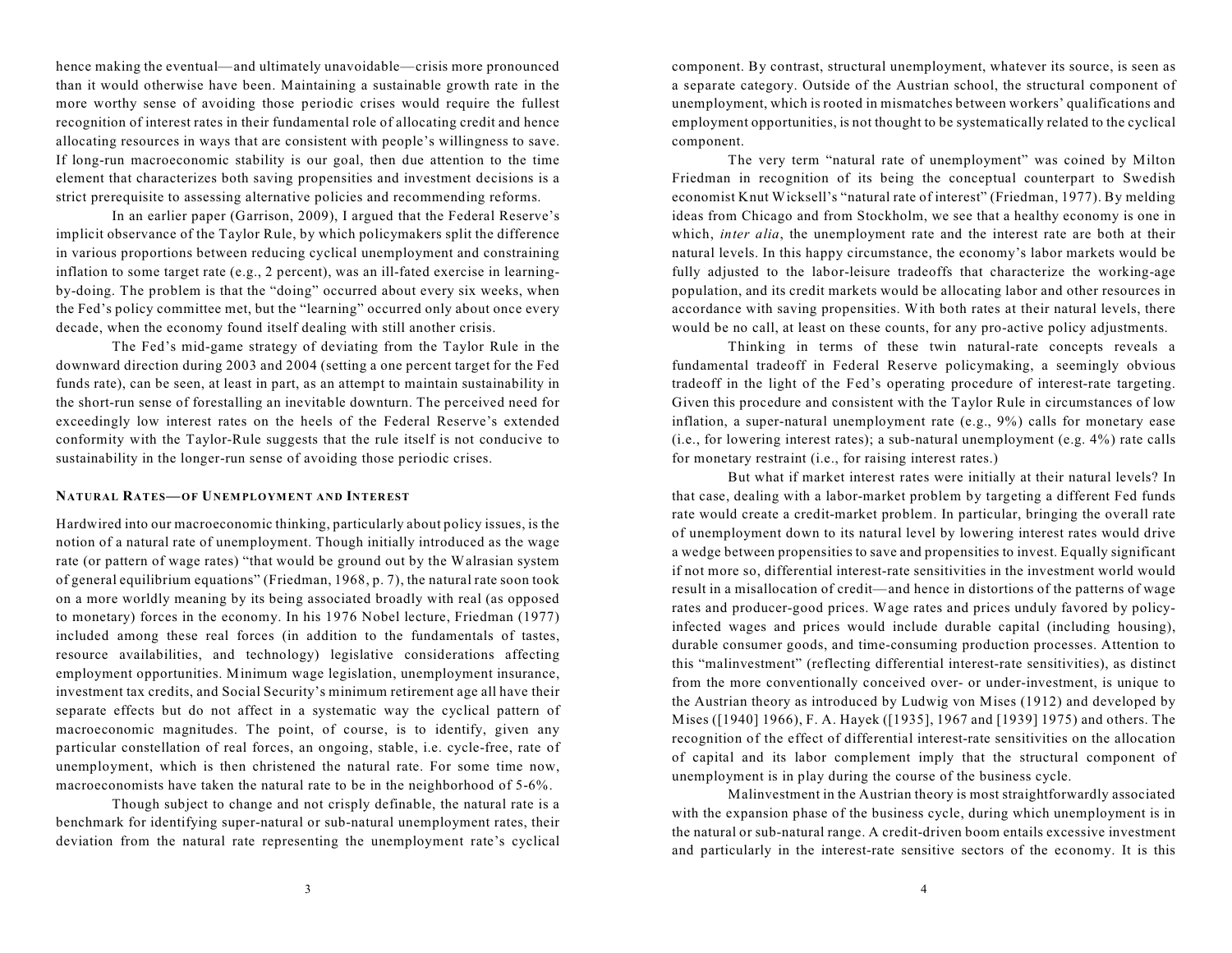malinvestment and the implied distortion of the temporal pattern of investment relative to saving propensities that eventually necessitates a correction (a bust in the more dramatic episodes) and a subsequent realignment in accordance with the underlying economic realities.

With appropriate modifications, the concept of malinvestment is also relevant in the analysis of credit expansion during the recovery phase of the cycle. In a slack economy, no less so than in an expanding one, the policy trade-off implied by the twin natural rates is still in play—while issues of liquidity and capital adequacy in the financial sector tend to dominate the thinking of the Federal Reserve. The intended effect of a monetary stimulus, i.e., of low interest rates, is to saturate the economy with liquidity and increase investment generally and with it the level of employment. However, the effect of maintaining low interest rates and possibly lowering them still more would be to perpetuate or even to intensify the malinvestment that characterized the boom and hence to forestall a genuine recovery. This perverse resource-allocation effect was of particular concern early on to Hayek ([1928] 1975) and other Austrian economists.

## **THE ENTREPRENEURIAL COMPONENT OF THE MARKET RATE OF INTEREST**

At root, the natural rate of interest reflects intertemporal preferences on both sides of the market for loanable funds. Intertemporal preferences can vary with the attitudes—with the time perspectives—of individual savers and, for the economy as a whole, with changes in demographics. It can also vary with changes in the perceived profitability of investment undertakings. Mises (1966, p. 539-541) dealt with these changes in intertemporal preferences in terms of "time preference" (on the supply side of the loanable funds market) and the "entrepreneurial component" (on the demand side).

Newly perceived profit opportunities stemming from technological advances allow for a sustainable increase in the rate of economic growth. Prospects for greater profits affect the demand side of the market for investment funds. Interest rates rise accordingly, calling forth additional saving to fund the investments. The higher interest rate, a new natural rate reflecting the change in underlying economic realities, requires no pro-active response by the central bank. However, the Federal Reserve typically does respond in such circumstances with monetary ease. It increases the supply of loanable funds, keeping interest rates from rising or causing them to rise less than they otherwise would have. This monetary ease is not seen as monetary stimulation but rather as monetary accommodation. The Federal Reserve accommodates growth, or, in terms reminiscent of the legislation that created the central bank, it accommodates the "needs of trade."

But at what rate of interest should the increased demand for credit be accommodated? Is it the rate that prevailed before the technological advances and the perception of the new profit opportunities that they afforded? Is it some other, higher or lower rate?—and if so, what rate and how determined? The only readily defensible answer to these questions is that due accommodation is provided by the market itself. A higher rate of interest accompanies the increased demand for investment funds. Accordingly, taking advantage of the technological advances is limited by the increment of saving brought about by that increase in the interest rate. In other words, the new rate of interest, like the old one, is best left to market forces rather than to monetary policy. Both rates, before and after, are natural rates—although the very presence of a central bank make their natural-rate status difficult to verify. Probably the most that can be said is that if the Federal Reserve abstains from responding pro-actively to a technological advance, then the postadvance interest rate will be as natural (or as unnatural) and the pre-advance rate.

In historical episodes during which a sub-natural rate of interest is the result of the monetary accommodation of technological developments, actual market rates of interest may not seem particularly low—and may even be seen as high in comparison to the historical norm. This may be the case even assuming no increase in the actual or expected inflation rate. During such episodes, the rise in the natural rate of interest (due to the increase in the entrepreneurial component) is being wholly or partially offset by monetary accommodation. The dynamics of credit expansion are piggybacking on the dynamics of technology-driven growth. In terms of the equation of exchange  $(MV=PQ)$ , both total output  $(Q)$  and the money supply (M) are rising. And absent any significant change in money's velocity of circulation, the net effect on the price level may be nil.

The equation of exchange, of course, was the launching pad from which monetarism of the 1960s and 1970s countered Keynesianism of the 1950s and 1960s. But that equation is blind to the misallocation of credit during the Federal Reserve accommodation of a technology-driven increase in the economy's growth rate. With interest rates in the sub-natural range, credit demands in interestsensitive sectors of the economy are unnaturally strong. Labor and other resources are misallocated in those directions. The Fed does worry during this phase about the accompanying "asset inflation" though ultimately it leaves asset prices to be determined by market forces. But shouldn't the Fed's worries about asset prices being too high transform themselves into worries that interest rates, which the Fed does *not* leave for the market to determine, are too low?

The inattention to the effect of manipulating interest rates on the allocation of resources traces to the high level of aggregation that dominates the thinking of today's macroeconomics. Hayek's earliest work in monetary theory (Hayek, [1928] 1975) is an extended demonstration that the whole process of credit-induced boom and subsequent bust is concealed within the macroeconomic aggregates that populate the equation of exchange.

In principle an Austrian-style boom and bust can occur without there having been any change at all in the underlying non-monetary forces. Purely political considerations may motivate the Federal Reserve to expand credit, trading future price-level stability (and long-run growth-rate stability) for current decreases in the unemployment rate. This dynamic, spelled out in terms of an exploitable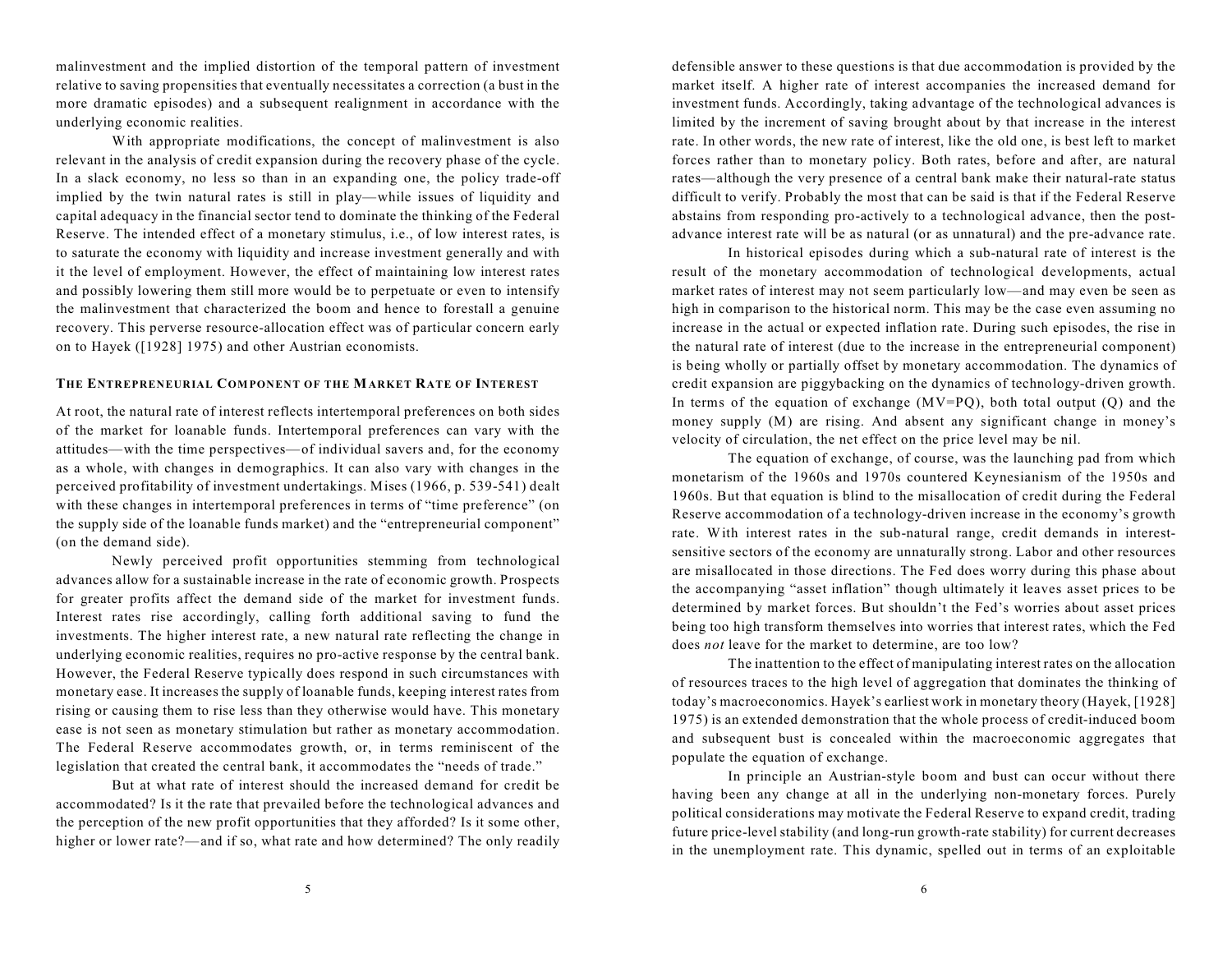short-run Phillips curve, characterizes the political business cycle theory associated with the Public Choice school and suggests a non-coincidental alignment of the business cycle with the election cycle. It is this theory that gives credence to the charge that Arthur Burns helped facilitate the re-election of Richard Nixon in 1972 and that Alan Greenspan played a similar role in the re-election of Bill Clinton in 1996.

 In some instances of cyclical variation (and possibly in most), a fullbodied history of the economic conditions and policy objectives is essential to our understanding the particular nature of both boom and bust. Apart from the pure Public Choice scenario, increased central-bank credit is a response to a change in credit market conditions. Hence, important differences among historical episodes stem from differences in those underlying changes.

### **A CRIT ICAL COMPARISON OF RECENT HISTORICAL EPISODES**

**The Digital Revolution**: The final decade of the twentieth century is a case study in credit misallocation during a period of technology-driven growth. In 1993, while still dealing with the fallout from the Savings and Loan crisis, the Federal Reserve kept the Fed funds rate low (around 3%). This rate was low both by historical standards and relative to most any plausible estimate of the natural rate. But during the rest of that decade, the ongoing maturation of the internet and of other aspects of the digital revolution were significant factors affecting credit markets and the economy's growth rate. Interest rates rose, registering the opposing effects of increased profit opportunities and Federal Reserve accommodation. The Fed funds target rate was kept in the neighborhood of 5% until the turn of the century, when worries about inflation led to stepwise increases to 6.5%, where the target rate remained during the second half of 2000. Actual inflation had remained in check in this seemingly "new economy," as it was came to be called, while the unemployment rate descended toward the 4% mark just before the turn of the century and then dipped below 4% a few times during 2000 (despite the higher Fed funds rate). The Fed funds target rate was dramatically lowered starting in early 2001 when worries about the weakening expansion dominated the Fed's thinking. The characteristics of the expansion and subsequent contraction were consistent with sub-natural rates of both interest and unemployment.

The unemployment rate was readily recognized as sub-natural on the basis of our notion of the natural rate, namely unemployment somewhere between 5% and 6%. Admittedly, the interest rates that prevailed during the mid-to-late 1990s cannot so easily be declared sub-natural. There is a much less specific notion or convention as to what the natural rate is, let alone how much it rises or falls in response to changes in underlying real factors. Newly perceived profit opportunities, which undoubtedly raised the natural rate during that period, are inherently difficult to quantify. And the difficulties multiply when we realize that the perceived profit opportunities are due partly to real factors and partly to

favorable credit conditions. Still, we can say that to the extent the increased demand for credit was accommodated by the central bank rather than by the market itself, interest rates were low relative to the natural rate and credit was misallocated in the direction of interest-sensitive undertakings.

This Austrian-style misallocation of credit misdirected resources into durable capital and early-stage production generally—but with investments related to the digital revolution being the particularly dramatic aspect of the creditaugmented expansion. The eight-month contraction that began in March of 2001, popularly called the dot-com bust, fits neatly into the Austrian story—with credit expansion having piggybacked on the digital revolution. The unemployment rate eventually rose above 6% as a significant portion of the formerly perceived profit opportunities vanished in the discoordinated economy.

**The Housing Bubble:** Recognizing the applicability of the Austrian theory to the dot-com boom and bust sets the stage for a revealing comparison of that episode with the more recent housing-led boom and bust. The similarity follows from the misallocation in both instances of credit and hence of resources. The differences derive from the contrast between the changes in the non-monetary forces that underlay the two episodes. While there were undoubtedly some technological developments underlying the most recent expansion, the most dramatic development was rooted in the federal government's policies affecting the market for mortgages.

Promoting home ownership beyond what the market itself would accommodate has a long history. Initiated by Hoover's "Own Your Own Home" campaign in the late 1920s, home ownership and was bolstered by Roosevelt's National Housing Act of 1934, which created the Federal Savings and Loan Insurance Corporation. Fannie Mae (1938) and then Freddie Mac (1970) with their *de facto* loan guarantees, became the heavy lifters. During the Carter administration, mortgage lending was deliberately extended in the direction of lowincome, high-risk borrowers by the Community Reinvestment Act (1977), a critical piece of legislation that was strengthened in 1985 and again in 1999.

It was during the George W. Bush administration, however, that the mortgage-lending flood gates were opened wide. Federal guidelines on mortgagelending practices were dramatically relaxed, allowing teaser loans and no down payments even in lending to those with the shakiest credit histories. Fannie Mae and Freddie Mac absorbed the riskiness of mortgage loans, the eventual losses to be borne in one form or another, of course, by the public at large. But during the early years of the twenty-first century, when the riskiness of mortgage loans were hidden away in those government-created mortgage institutions, the techniques of modern finance, involving mortgage-base securities and all manner of derivatives, allowed the proliferation of mortgage lending to infect the entire financial sector of the economy.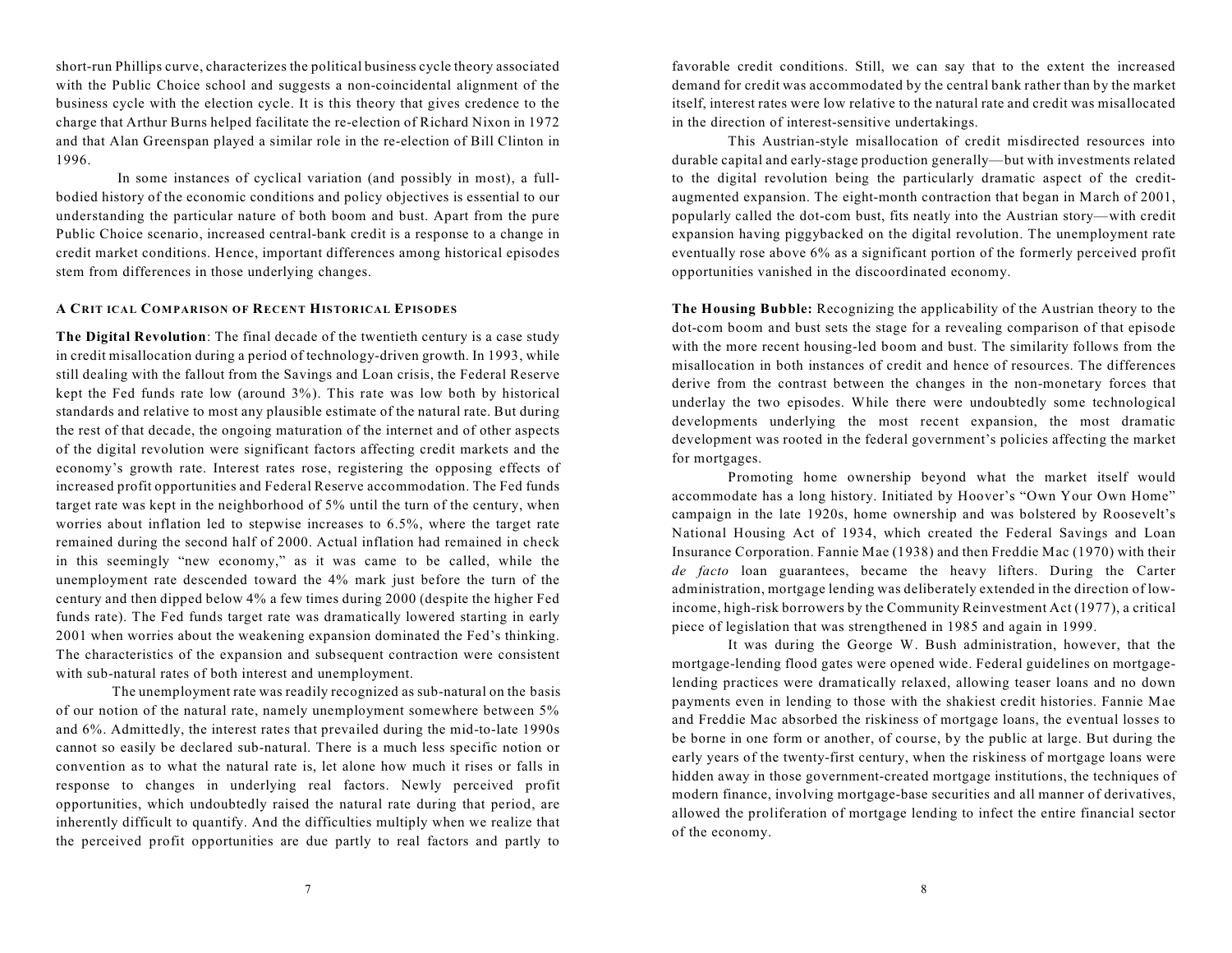**Contrasting Episodes:** Significantly, the movements of interest rates (including changes in the Fed funds target rate) during the housing boom were qualitatively different from the movements during the dot-com boom. On the eve of the dot-com boom, the Fed Funds target rate was low in the wake of the Savings and Loan crisis and was then raised (from 3% to 5%) in a partial accommodation of increased demand for credit. On the eve of the housing boom, the Fed Funds target rate was low in the wake of the dot-com crisis and then was lowered still more (from 1.75 to 1.00%) as the Fed followed the market down in recognition of the increased supply of credit. This increased supply of loanable funds in US markets, typically attributed to a increase in world saving, was due in some part to an increased eagerness of financial institutions to supply credit to mortgage markets.

In summary terms, the dominant changes in the underlying real factors in the earlier episode took the form of an increase in the *demand* for credit, putting *upward* pressure on interest rates; the dominant changes in the underlying real factors in the later episode took the form of an increase in the *supply* of credit, putting *downward* pressure on interest rates. In the earlier episode, the Federal Reserved moved to counter the upward pressure of interest rates, causing actual interest rates not to deviate greatly from the historical norm. In the later episode, The Federal Reserve moved to reinforce the downward pressure on interest rates, causing the actual interest rates to be exceedingly low relative to the historical norm. Although the judgment, made retrospectively by economists of virtually all stripes, that the Fed funds target rate was "too low for too long" between mid-2003 and mid-2004, it was almost surely too low for too long relative to the natural rate in both episodes.

The contrast between the dot-com boom and the housing boom reveals differences in the relative severity of the subsequent busts and relative difficulties of the recoveries. In the earlier episode, there was something real and growth-rate enhancing that underlay the monetary dynamics. Technological advancements that sparked and fueled the digital revolution were real and positive developments that could translate into a sustainable increase in the economy's growth rate. The sustainability, however, was contingent of the increased growth being accommodated solely by increased saving at the new natural rate of interest. That is, abstracting here from the inflow of savings from abroad, the sustainability of the technology-led boom required that the reaction to the rightward shift in the demand for investment funds be a northeastward movement along the unshifted supply of funds, the consequent market-clearing rate of interest constituting the new natural rate.

Monetary accommodation during the dot-com boom shifted the supply of loanable funds rightward, countering the upward movement of market interest rates. To some extent the monetary injection substituted for genuine saving, but the net effect was to increase the supply of loans (i.e., of genuine saving plus newly created money). The Fed-bolstered increase in the growth rate, experienced generally throughout the economy and dramatically in the technology-enhanced

sectors, was the unsustainable component of the growth rate. When boom turned to bust, however, the subsequent economic contraction was cushioned to some extent by the underlying sustainable component of the increased growth rate. And the recovery phase was correspondingly robust.

There was also something real that underlay the monetary dynamics of the housing-led boom (real in the sense of non-monetary). But, unlike the technological developments that underlay the earlier episode, the government decreed mortgage-lending policies that gave rise to the housing boom were not a net positive for the economy. They were not growth-rate enhancing. Rather, they were market distorting. With Fannie Mae and Freddie Mac fully in play and with dramatically relaxed standards for credit worthiness in mortgage markets, housing and related sectors of the economy were favored at the expense of other sectors. Savings flowed in the direction of housing markets to take advantage of the artificially low riskiness. Had the Federal Reserve not added to the supply of loanable funds, borrowing costs in other sectors of the economy would have risen. With Federal Reserve accommodation, however, interest rates generally were lower—and lower still as the housing market took on the character of a bubble, about which the Federal Reserve remained agnostic, at least publicly, almost to the end. As the bubble began to weaken, posing a threat to the financial sector and other over-extended sectors, the Fed had to choose between (a) raising rates high enough to prick the bubble—a bubble that would, in any case, eventually pop on its own and (b) keeping rates low enough to extend the period of inter-crisis stability. True to its nature, the Fed chose to take credit for keeping the good times going a little longer rather that take the blame for bringing on the bad times.

When boom turned to bust in 2008 and the contraction began, there was no underlying, growth-rate enhancing component of the boom to serve as a cushion. At the same time the economy had to recover from a credit-induced misallocation of resources, it also had to recover from the mortgage-market distortions associated with socialized risk-taking and amplified by excessively lax standards for credit-worthiness. This circumstance alone suggests that, in comparison with the technology-led boom and bust, the contraction would be more severe and the recovery more difficult.

Predictably, the reaction of the Federal Reserve (beyond the rescuing of failing financial institutions) was to push interest rates still lower, reducing the Fed funds rate virtually to zero in late 2008 and more recently pledging to keep it near zero through 2013. While this strategy, as reinforced by "quantitative easing," has led to an enormous build-up of liquidity in the banking system, it has severely retarded the needed correction of the misallocations of labor and other resources that occurred during the boom. The claim is often made, in connection with both monetary policy and fiscal policy, that "the economy can't recover until the housing market recovers." But the Austrian perspective, with its attention to credit misallocation, suggests that the housing market will be the market that recovers last. Resources need to be moved out of housing and other interest-sensitive